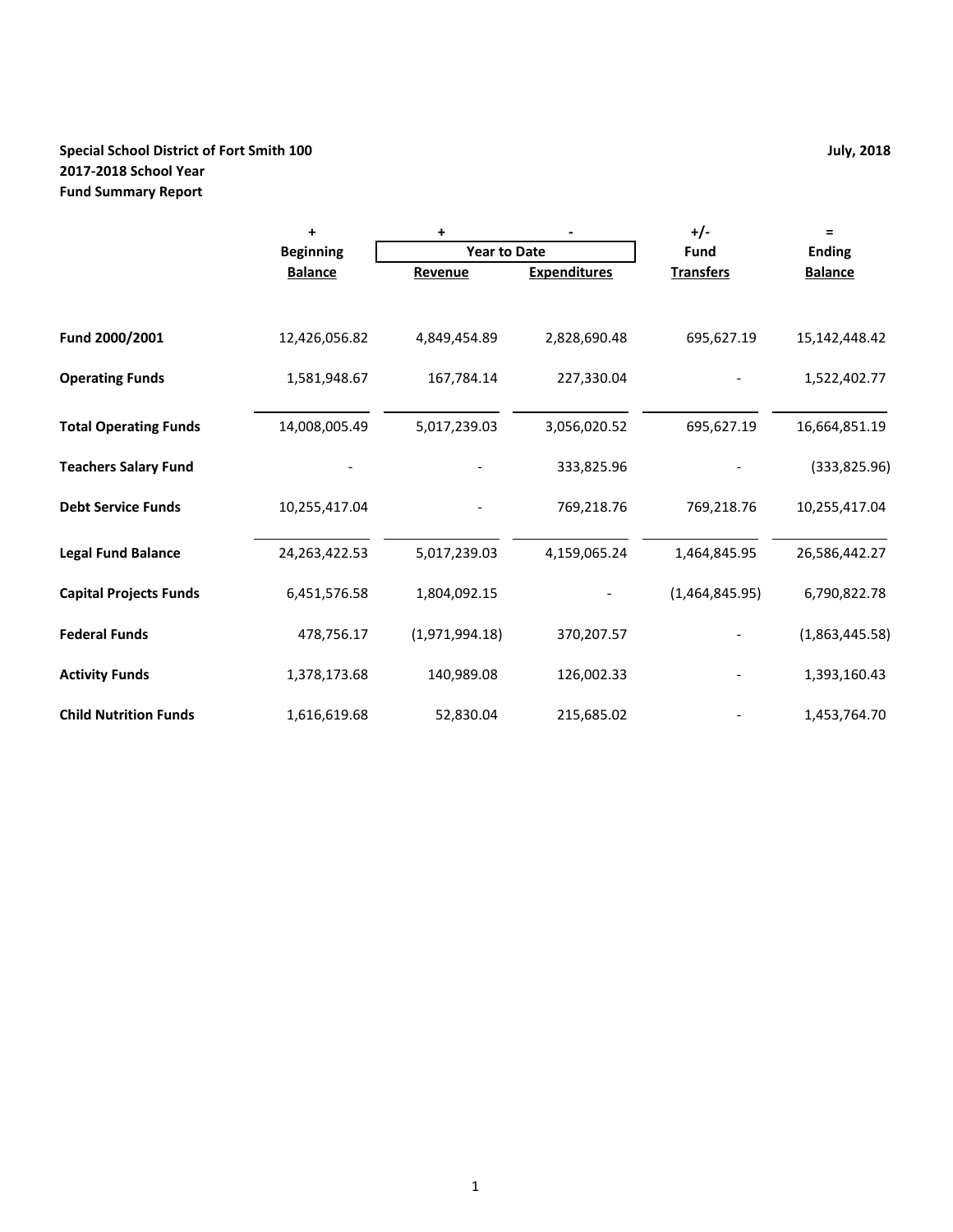# **Special School District of Fort Smith 100 July, 2018 2017-2018 School Year Revenue Report**

|                                       |                   |              |               | (Excess) or           |
|---------------------------------------|-------------------|--------------|---------------|-----------------------|
|                                       | <b>July, 2018</b> | Year to Date | <b>Budget</b> | <b>Short of Funds</b> |
| Property Taxes - Jul-Dec              |                   |              | 35,111,180    | 35,111,180            |
| Property Taxes - Jan-Jun              |                   |              | 17,716,322    | 17,716,322            |
| Property Taxes - Delinquent           |                   |              | 2,300,000     | 2,300,000             |
| Property Taxes - Excess Comm          |                   |              | 1,625,092     | 1,625,092             |
| Revenues in Lieu of Taxes             |                   |              | 600,000       | 600,000               |
| Penalties/Interest on Tax             |                   |              |               |                       |
| <b>Interest Revenue</b>               | 14,347.37         | 14,347.37    | 350,000       | 335,653               |
| Contributions                         |                   |              | 100,000       | 100,000               |
| <b>Turf Sponsorships</b>              | 4,000.00          | 4,000.00     |               | (4,000)               |
| Sale/Loss Compensation                |                   |              |               |                       |
| <b>State Foundation Funding</b>       | 4,812,827.00      | 4,812,827.00 | 57,752,417    | 52,939,590            |
| 98% Uniform Rate of Tax               |                   |              | 1,002,384     | 1,002,384             |
| <b>Other Local Revenue</b>            | 20,735.66         | 20,735.66    | 237,193       | 216,457               |
| Daycare Fees                          |                   |              | 187,042       | 187,042               |
| Severance Tax                         |                   |              | 1,000         | 1,000                 |
| Special Ed Supervision                |                   |              |               |                       |
| Special Ed Catastrophic               |                   |              |               |                       |
| <b>Residential Treatment</b>          |                   |              | 1,100,000     | 1,100,000             |
| <b>Professional Development</b>       |                   |              | 388,548       | 388,548               |
| <b>ALE</b>                            |                   |              | 388,231       | 388,231               |
| <b>ELL</b>                            |                   |              | 1,224,236     | 1,224,236             |
| <b>NSL</b>                            |                   |              | 10,757,897    | 10,757,897            |
| <b>Workforce Centers</b>              |                   |              | 131,104       | 131,104               |
| <b>General Facility Funds</b>         |                   |              |               |                       |
| Debt Service Funds                    | 17,116.00         | 17,116.00    |               | (17, 116)             |
| <b>Student Growth Funds</b>           |                   |              |               |                       |
| <b>College &amp; Career Readiness</b> |                   |              |               |                       |
| <b>Broadband Match</b>                |                   |              |               |                       |
| <b>Other State Funds</b>              | (7, 252.00)       | (7, 252.00)  | 331,110       | 338,362               |
| <b>Adult Education</b>                |                   |              | 996,947       | 996,947               |
| <b>State Preschool</b>                |                   |              | 237,170       | 237,170               |
| <b>ABC Grant</b>                      | 155,465.00        | 155,465.00   | 1,554,650     | 1,399,185             |
| <b>Indirect Cost Revenue</b>          |                   |              | 284,815       | 284,815               |
| <b>Total</b>                          | 5,017,239.03      | 5,017,239.03 | 134, 377, 337 | 129,360,099           |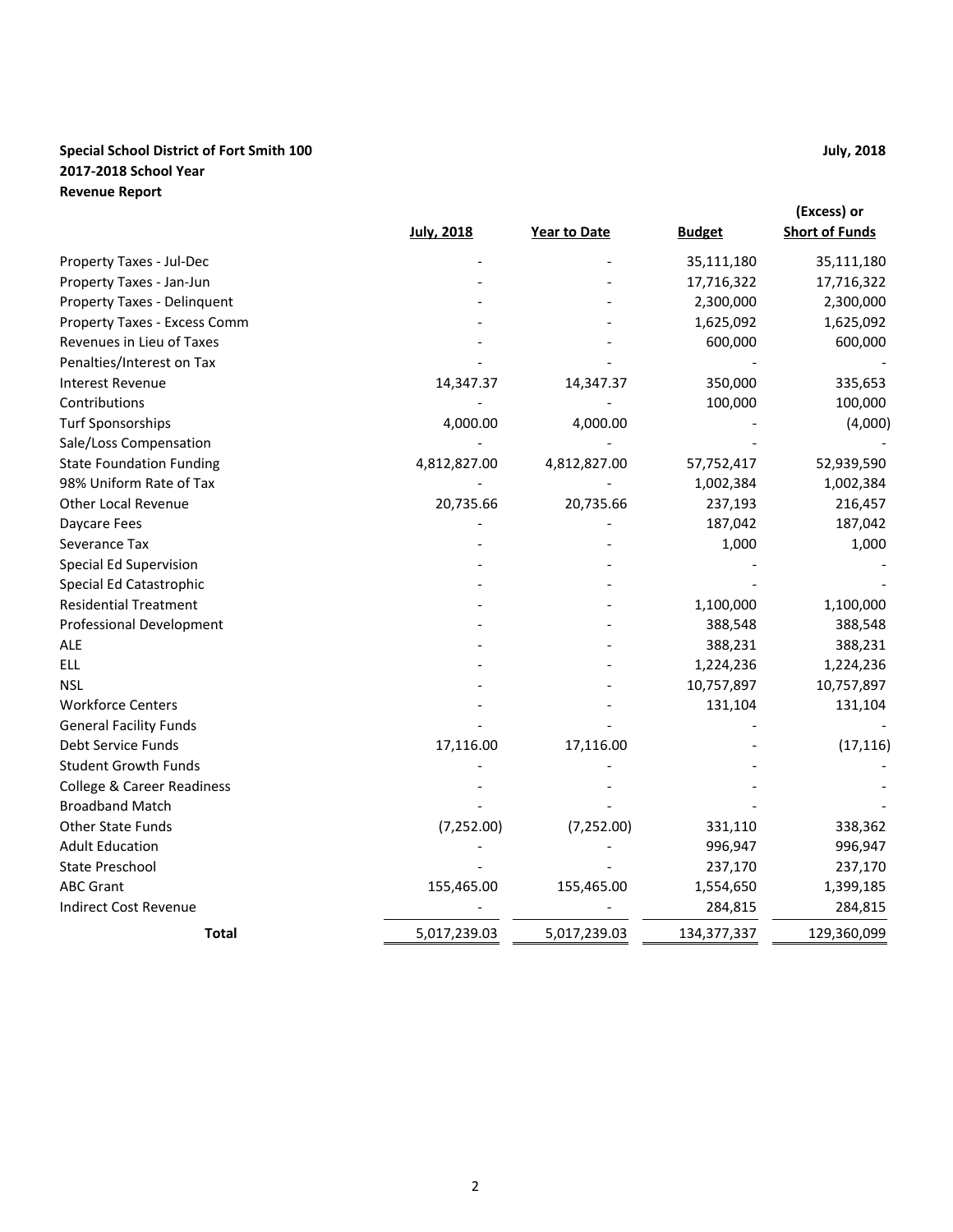# **Special School District of Fort Smith 100 July, 2018 2017-2018 School Year Expenditure Report**

|                                     | <b>July, 2018</b> | <b>Year to Date</b> | <b>Budget</b> | (Overage) or<br><b>Left to Spent</b> |
|-------------------------------------|-------------------|---------------------|---------------|--------------------------------------|
| <b>Teachers Salary Fund</b>         |                   |                     |               |                                      |
| <b>Regular Education</b>            | 122,015.57        | 122,015.57          | 38,247,776    | 38,125,761                           |
| <b>Special Education</b>            | 1,861.40          | 1,861.40            | 6,052,864     | 6,051,002                            |
| <b>Vocational Education</b>         | 3,149.41          | 3,149.41            | 2,542,376     | 2,539,227                            |
| <b>Compensatory Education</b>       | 9,375.00          | 9,375.00            | 1,994,940     | 1,985,565                            |
| <b>Other Education</b>              | 1,500.00          | 1,500.00            | 2,519,136     | 2,517,636                            |
| <b>Pupil Services</b>               | 14,077.05         | 14,077.05           | 4,441,624     | 4,427,547                            |
| <b>Instructional Staff Services</b> | 52,991.54         | 52,991.54           | 3,902,307     | 3,849,316                            |
| <b>Administrative Services</b>      | 19,814.61         | 19,814.61           | 475,551       | 455,736                              |
| <b>School Admin Services</b>        | 99,094.58         | 99,094.58           | 4,594,229     | 4,495,134                            |
| <b>Central Services</b>             | 9,946.80          | 9,946.80            | 238,723       | 228,776                              |
| <b>Other Services</b>               |                   |                     |               |                                      |
| <b>Totals</b>                       | 333,825.96        | 333,825.96          | 65,009,526    | 64,675,700                           |
| <b>Operating Funds</b>              |                   |                     |               |                                      |
| <b>Regular Education</b>            | 993,511.51        | 993,511.51          | 18,087,492    | 17,093,981                           |
| <b>Special Education</b>            | 6,750.30          | 6,750.30            | 3,465,369     | 3,458,619                            |
| <b>Vocational Education</b>         | 4,820.89          | 4,820.89            | 969,119       | 964,298                              |
| <b>Compensatory Education</b>       | 2,030.53          | 2,030.53            | 956,353       | 954,322                              |
| <b>Other Education</b>              | 9,097.60          | 9,097.60            | 1,879,930     | 1,870,833                            |
| <b>Pupil Services</b>               | 98,092.62         | 98,092.62           | 5,095,445     | 4,997,352                            |
| <b>Instructional Staff Services</b> | 170,424.43        | 170,424.43          | 7,027,139     | 6,856,714                            |
| <b>Administrative Services</b>      | 51,874.40         | 51,874.40           | 771,977       | 720,103                              |
| <b>School Admin Services</b>        | 61,665.51         | 61,665.51           | 4,402,974     | 4,341,308                            |
| <b>Central Services</b>             | 170,243.87        | 170,243.87          | 3,297,036     | 3,126,792                            |
| Maintenance & Operations            | 1,390,889.63      | 1,390,889.63        | 14,981,300    | 13,590,411                           |
| <b>Pupil Transportation</b>         | 74,897.49         | 74,897.49           | 3,307,541     | 3,232,643                            |
| <b>Other Services</b>               | 21,721.74         | 21,721.74           | 2,176,246     | 2,154,524                            |
| <b>Totals</b>                       | 3,056,020.52      | 3,056,020.52        | 66,417,921    | 63,361,900                           |
| <b>Debt Service Fund</b>            |                   |                     |               |                                      |
| Principal                           | 465,000.00        | 465,000.00          | 3,136,391     | 2,671,391                            |
| Interest                            | 302,173.76        | 302,173.76          | 3,677,983     | 3,375,809                            |
| Dues and Fees                       | 2,045.00          | 2,045.00            | 1,778,970     | 1,776,925                            |
| <b>Totals</b>                       | 769,218.76        | 769,218.76          | 8,593,344     | 7,824,125                            |